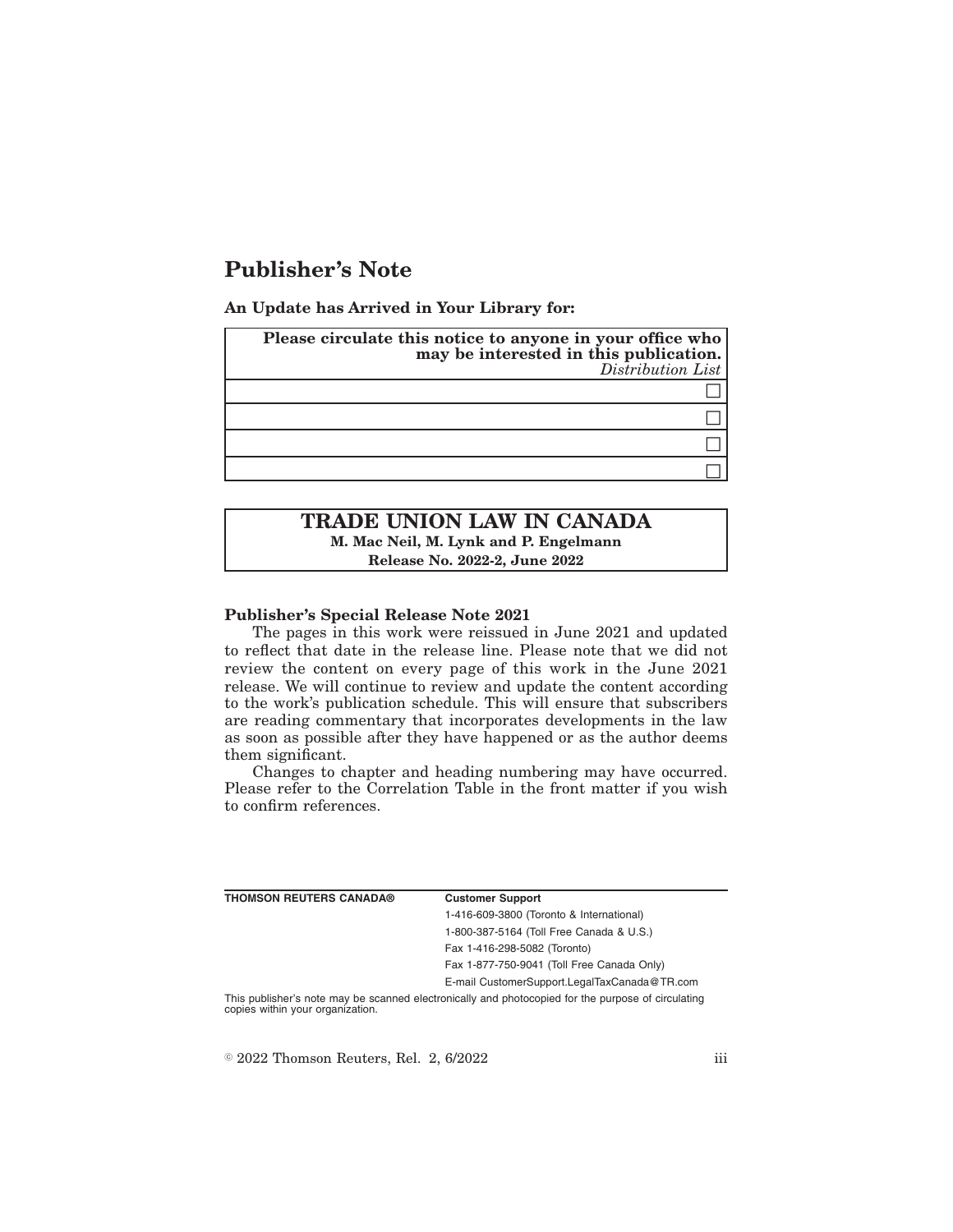A resource designed around the concerns of labour unions, Trade Union Law in Canada comprehensively explains the various strands of the law that affect the internal affairs of trade unions. While examining the relationships between unions and their members, Trade Union Law in Canada provides analysis of the legal character of unions, including their legal status, security, and politics, as well as a review of union structures, constitutions, and the election of union leaders. Matters of internal discipline of union members and the duty imposed by law on unions to provide fair representation are examined and clearly explained.

### **What's New in This Update:**

This release features updates to the case law and commentary in Chapter 1 (The Legal Status of Trade Unions), 2 (Union Security), 3 (Unions, Politics and Law), 8 (Admission to Membership), and 9 (Discipline and Expulsion from Union Membership).

#### **Case Highlights**

- **THE LEGAL STATUS OF TRADE UNIONS-MODERN LAW OF UNION STATUS—GENERALLY—**In Kelava v. Spadacini, the Court of Appeal for Ontario has definitively stated that lawsuits involving unions should, as a result of *The Rights of Labour Act*, be framed as representative actions. In doing so, the Court rejected the union's position that—as an unincorporated association—it had no legal personality. In this case involving a wrongful termination claim brought in Small Claims Court, the Court of Appeal held the action could proceed and that there was nothing preventing the Small Claims Court from appointing a representative (notwithstanding that the Court's *Rules* did not explicitly give the Court authority to do so).
- E **UNIONS, POLITICS AND LAW—UNION POLITICAL ACTIVITIES—RESTRICTIONS ON ELECTION-RELATED SPENDING—THIRD-PARTY ADVERTISING DURING ELECTIONS—**In June 2021, the Superior Court of Justice held in *Working Families Ontario v. Ontario* that Ontario's amendments to the *Election Finances Act* to regulate third-party (including union) spending during the pre-election period violated the Charter's guarantee of freedom of expression. The Ontario government responded by enacting the *Protecting Elections and Defending Democracy Act, 2021* that re-enacted the impugned provisions and also relied on the *Charter*'s notwithstanding clause. The Working Families Coalition sought to challenge the revised third-party spending regulations on the basis that they violated the Charter's guarantee of a right to vote under s. 3, which violation would